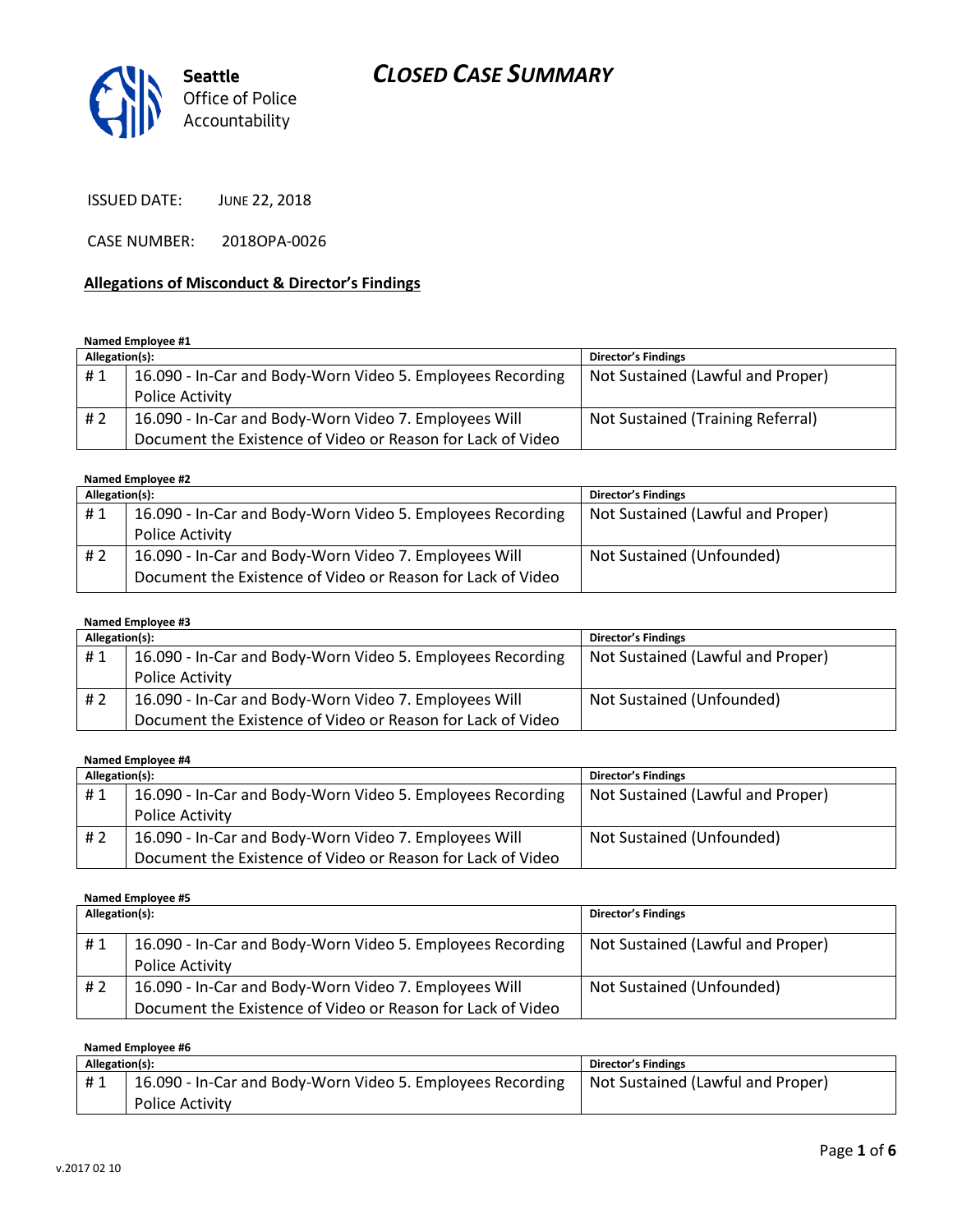

# *CLOSE CASE SUMMARY*

OPA CASE NUMBER: 2018OPA-0026

| # 2 | 16.090 - In-Car and Body-Worn Video 7. Employees Will       | Not Sustained (Unfounded) |
|-----|-------------------------------------------------------------|---------------------------|
|     | Document the Existence of Video or Reason for Lack of Video |                           |

| Named Employee #7 |                                                                                                                      |                                   |
|-------------------|----------------------------------------------------------------------------------------------------------------------|-----------------------------------|
| Allegation(s):    |                                                                                                                      | <b>Director's Findings</b>        |
| #1                | 16.090 - In-Car and Body-Worn Video 5. Employees Recording<br>Police Activity                                        | Not Sustained (Lawful and Proper) |
| #2                | 16.090 - In-Car and Body-Worn Video 7. Employees Will<br>Document the Existence of Video or Reason for Lack of Video | Not Sustained (Unfounded)         |

## *This Closed Case Summary (CCS) represents the opinion of the OPA Director regarding the misconduct alleged and therefore sections are written in the first person.*

### **EXECUTIVE SUMMARY:**

The Complainant alleged that the Named Employees failed to activate their In-Car Video systems in accordance with Department policy and that they may failed to document a reason for the lack of video.

#### **ANALYSIS AND CONCLUSIONS:**

## **Named Employee #1 - Allegations #1**

### *16.090 - In-Car and Body-Worn Video 5. Employees Recording Police Activity*

Here, the Named Employees were dispatched to a major incident involving a barricaded man who had discharged a firearm. The response to this incident lasted from approximately 21:29 hours on September 29, 2018 through 19:01 hours on September 30, 2018.

SWAT arrived at the scene at 23:07 hours and took tactical and operational control. Officers assigned to the West Precinct and East Precinct Anti-Crime Teams (ACT) also responded at approximately 01:16 hours and were utilized as a contingency element to the extent SWAT needed assistance.

The West Precinct ACT sergeant, Named Employee #1 (NE#1), was interviewed by OPA. He explained that the ACT officers did not participate in any of the law enforcement activities or investigation and simply stood in a stand-by position several blocks away from the scene. They conducted only support activities, such as getting food and beverages for SWAT officers. This was confirmed by Named Employee #2 and Named Employee #3 during their OPA interviews.

Given that the officers under his command were only operating in a support role and were taking no active law enforcement actions, NE#1 determined that it was unnecessary for them to record Department video and instructed the officers accordingly. As such, none of the officers recorded Department video.

That the officers did not record video was discovered by the Department's Force Investigation Team (FIT) during its investigation of this incident. FIT believed that this conduct could have violated Department policy and, consistent with SPD Policy 5.002, referred this matter to OPA. This investigation ensued.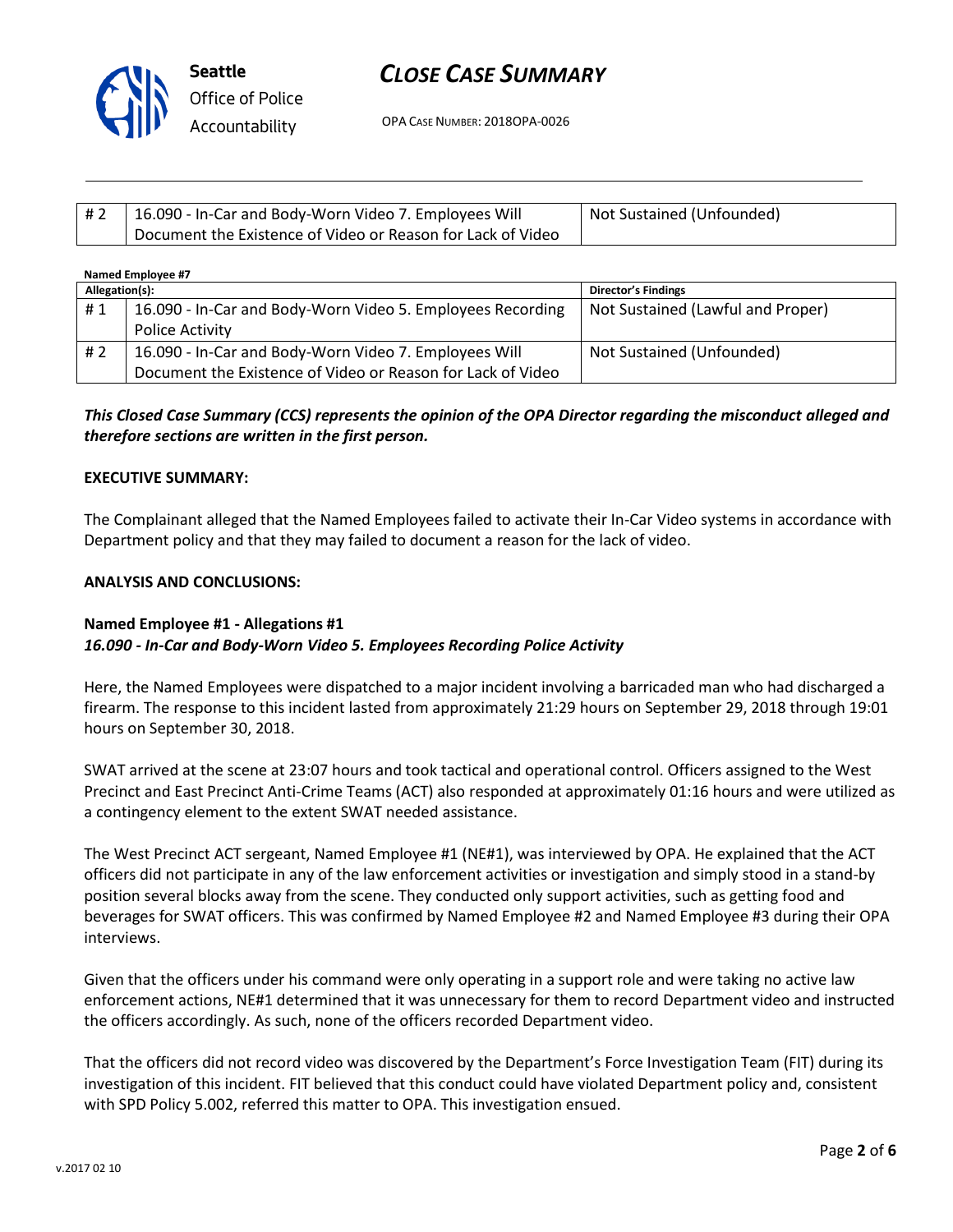

**Seattle** *Office of Police Accountability*

# *CLOSE CASE SUMMARY*

OPA CASE NUMBER: 2018OPA-0026

SPD Policy 16.090-POL-5 requires that Department employees record police activity. Among the activity required to be recorded are officers' responses to dispatched calls, arrests and seizures, and questioning victims, suspects, or witnesses.

Based on my review of the policy and of the circumstances of this case, I believe that NE#1's decision to not have the officers under his command record Department video was reasonable. This finding is informed by the portion of the policy that states the following:

If the employee is on a perimeter post at an extended major incident investigation, the on-scene supervisor, or FIT commander where FIT has been notified, may authorize ICV and BWV recording to be stopped when he or she reasonably believes further recording will not capture audio/visual evidence regarding the incident or enforcement efforts.

NE#1 was the on-scene supervisor and he reasonably believed that recording would not capture evidence concerning the incident or any law enforcement activity. Accordingly, I recommend that this allegation be Not Sustained – Lawful and Proper.

Recommended Finding: **Not Sustained (Lawful and Proper)** 

### **Named Employee #1 - Allegation #2**

## *16.090 - In-Car and Body-Worn Video 7. Employees Will Document the Existence of Video or Reason for Lack of Video*

SPD Policy 16.090-POL-7 requires that Department employees document the lack of video and the reason why no video exists. While I conclude that NE#1's decision that the officers under his supervision did not have to record Department video was reasonable, I find that, under this policy, he should have documented that decision. From my review of the record, there is no indication that he did so in either an update to the CAD Call Report or in the General Offense Report. Under this policy, he should have taken these steps. Moreover, had he done so, this matter may never have been referred to OPA in the first place.

That being said, I do not believe that this warrants a Sustained finding. Instead, I recommend that NE#1 receive a Training Referral.

• **Training Referral**: While NE#1's decision to not require Department video to be recorded in this instance was sound, he should have documented the lack of video as required by SPD Policy 16.090-POL-7. NE#1's chain of command should remind him of the elements of this policy and of the requirement that he ensure such documentation in the future. This counseling should be documented and this documentation should be maintained in an appropriate database.

### Recommended Finding: **Not Sustained (Training Referral)**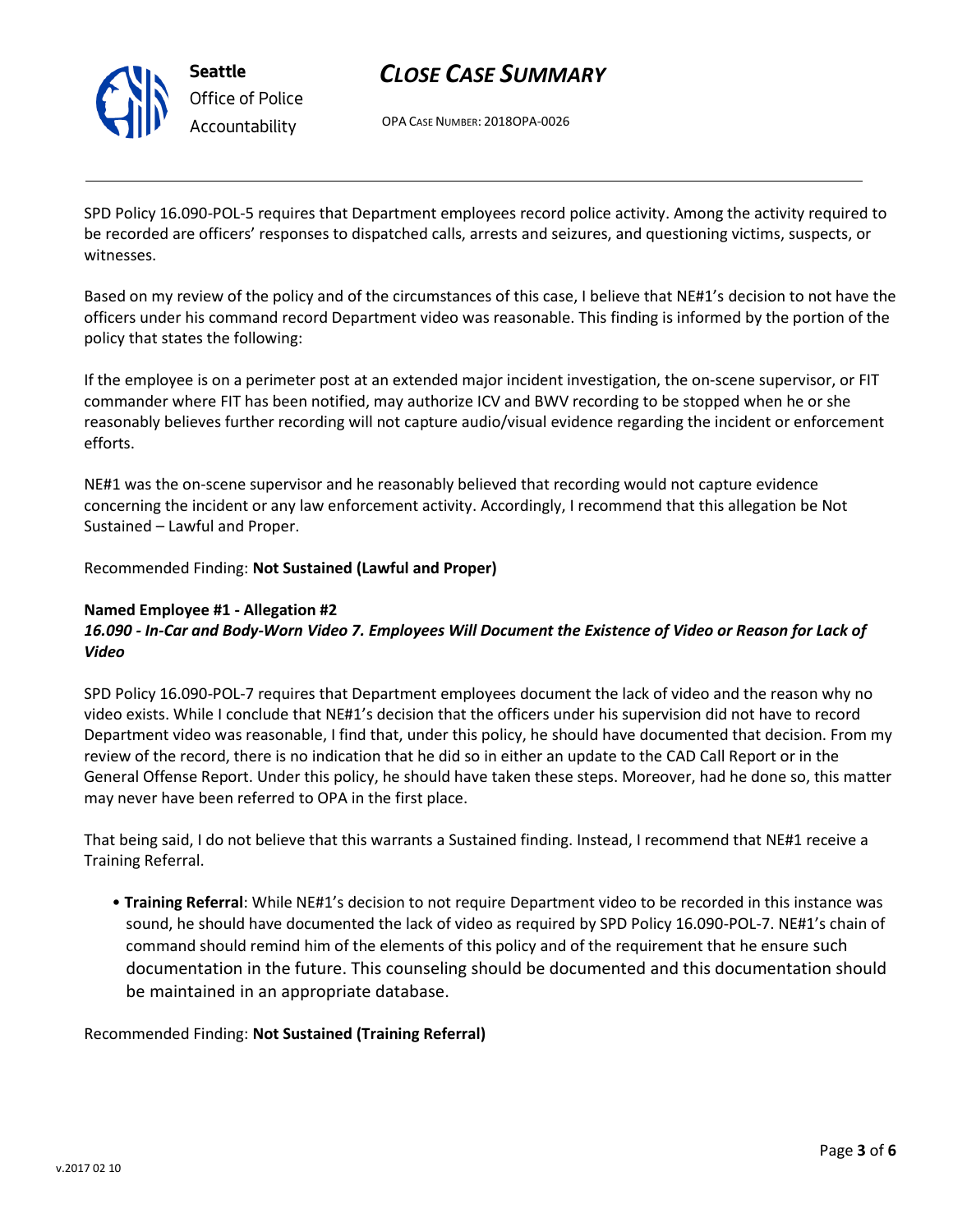



OPA CASE NUMBER: 2018OPA-0026

## **Named Employee #2 - Allegations #1**  *16.090 - In-Car and Body-Worn Video 5. Employees Recording Police Activity*

The other Named Employees received an order from NE#1 instructing them to not record. They were justified in relying on this order from a superior officer. As such, I recommend that this allegation be Not Sustained – Lawful and Proper as against Named Employees #2 through #7.

Recommended Finding: **Not Sustained (Lawful and Proper)** 

## **Named Employee #2 - Allegation #2**

## *16.090 - In-Car and Body-Worn Video 7. Employees Will Document the Existence of Video or Reason for Lack of Video*

As NE#1 made the decision to not record video, it was his obligation, not that of the other Named Employees, to document the absence of video in an appropriate report. As such, I recommend that this allegation be Not Sustained – Unfounded as against Named Employees #2 through #7.

Recommended Finding: **Not Sustained (Unfounded)** 

## **Named Employee #3 - Allegations #1**  *16.090 - In-Car and Body-Worn Video 5. Employees Recording Police Activity*

For the same reasons as indicated above (*see* Named Employee #2, Allegation #1), I recommend that this allegation be Not Sustained – Lawful and Proper.

Recommended Finding: **Not Sustained (Lawful and Proper)**

## **Named Employee #3 - Allegation #2**

## *16.090 - In-Car and Body-Worn Video 7. Employees Will Document the Existence of Video or Reason for Lack of Video*

For the same reasons as indicated above (*see* Named Employee #2, Allegation #2), I recommend that this allegation be Not Sustained – Unfounded.

Recommended Finding**: Not Sustained (Unfounded)**

### **Named Employee #4 - Allegations #1**  *16.090 - In-Car and Body-Worn Video 5. Employees Recording Police Activity*

For the same reasons as indicated above (*see* Named Employee #2, Allegation #1), I recommend that this allegation be Not Sustained – Lawful and Proper.

Recommended Finding**: Not Sustained (Lawful and Proper)**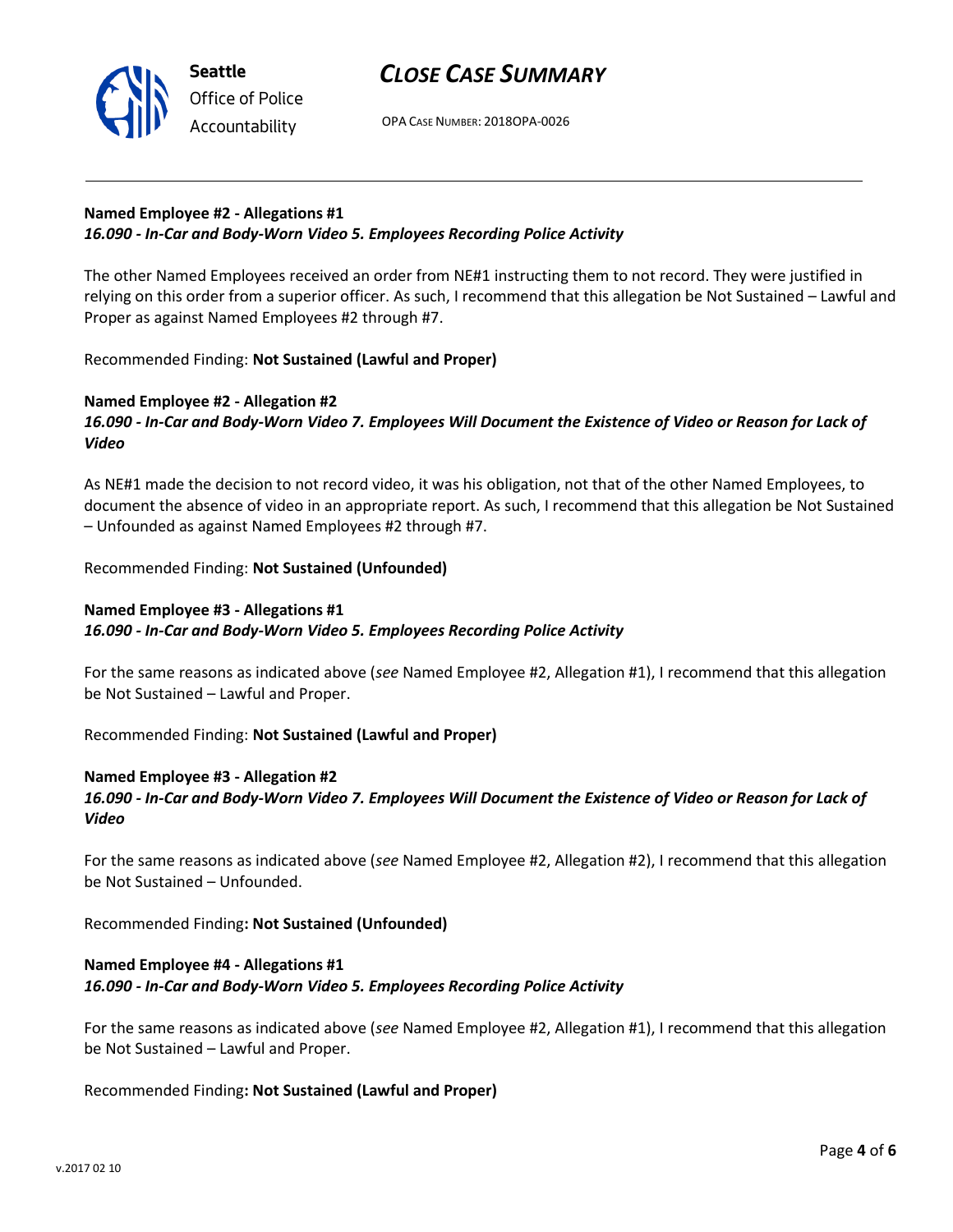

**Seattle** *Office of Police Accountability*

## *CLOSE CASE SUMMARY*

OPA CASE NUMBER: 2018OPA-0026

### **Named Employee #4 - Allegation #2**

*16.090 - In-Car and Body-Worn Video 7. Employees Will Document the Existence of Video or Reason for Lack of Video* 

For the same reasons as indicated above (*see* Named Employee #2, Allegation #2), I recommend that this allegation be Not Sustained – Unfounded.

Recommended Finding: **Not Sustained (Unfounded)** 

### **Named Employee #5 – Allegation #1**  *16.090 - In-Car and Body-Worn Video 5. Employees Recording Police Activity*

For the same reasons as indicated above (*see* Named Employee #2, Allegation #1), I recommend that this allegation be Not Sustained – Lawful and Proper.

Recommended Finding: **Not Sustained (Lawful and Proper)** 

### **Named Employee #5 – Allegation #2**

*16.090 - In-Car and Body-Worn Video 7. Employees Will Document the Existence of Video or Reason for Lack of Video* 

For the same reasons as indicated above (*see* Named Employee #2, Allegation #2), I recommend that this allegation be Not Sustained – Unfounded.

Recommended Finding: **Not Sustained (Unfounded)** 

## **Named Employee #6 – Allegation #1**  *16.090 - In-Car and Body-Worn Video 5. Employees Recording Police Activity*

For the same reasons as indicated above (*see* Named Employee #2, Allegation #1), I recommend that this allegation be Not Sustained – Lawful and Proper.

Recommended Finding: **Not Sustained (Lawful and Proper)**

### **Named Employee #6 – Allegation #2**

## *16.090 - In-Car and Body-Worn Video 7. Employees Will Document the Existence of Video or Reason for Lack of Video*

For the same reasons as indicated above (*see* Named Employee #2, Allegation #2), I recommend that this allegation be Not Sustained – Unfounded.

Recommended Finding: **Not Sustained (Unfounded)**